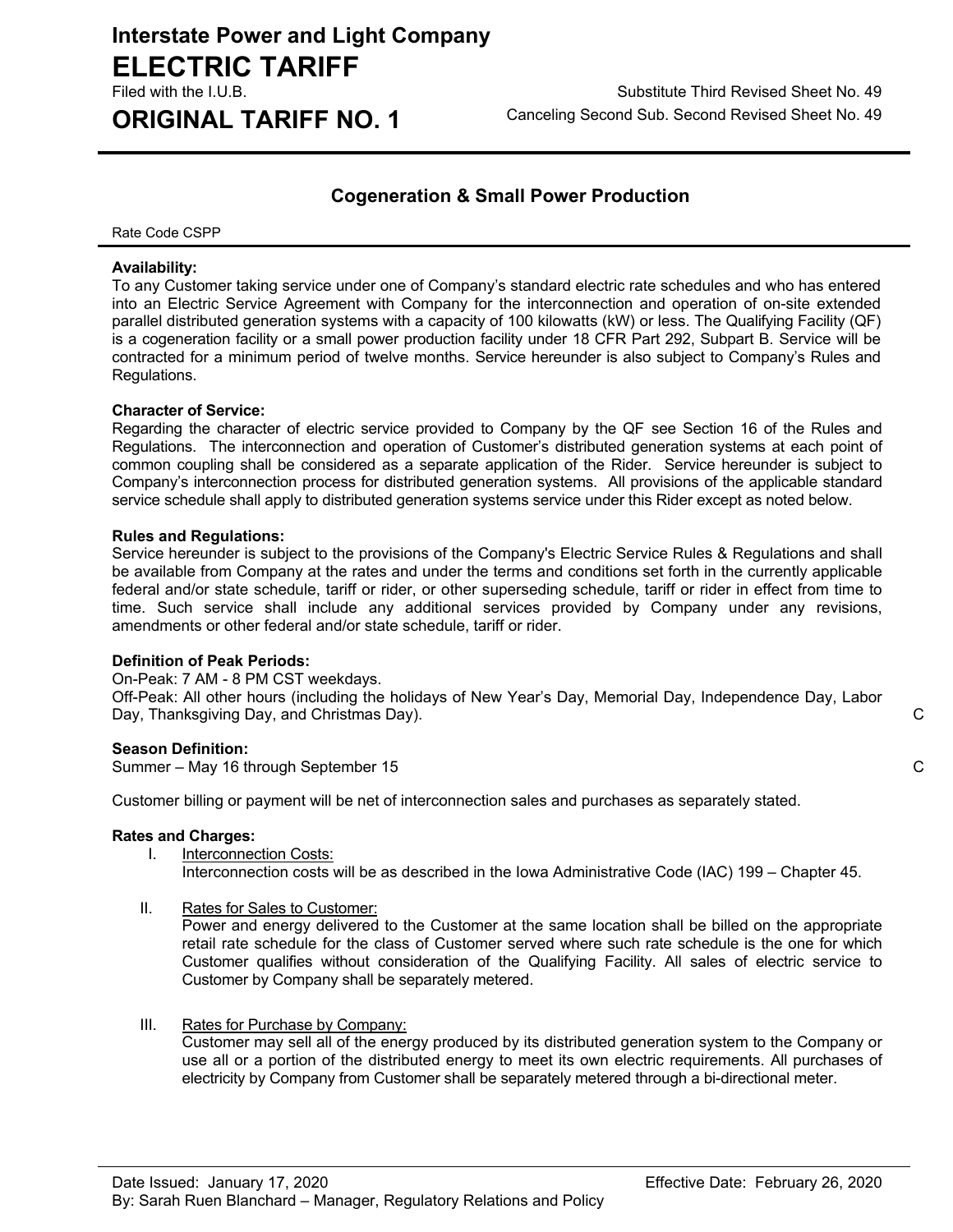# **Interstate Power and Light Company ELECTRIC TARIFF**

#### **Cogeneration & Small Power Production**

Rate Code CSPP

#### **Net Metering Monthly Cash-Out Rates:**

The monthly cash-out rates below are applicable to monthly private generation credits in excess of a customer's load for those customers participating in Company's "Net Metering Pilot-Renewable Energy Facilities" tariff. Customer's Qualifying Facility (QF) generates at the discretion of Customer. Output of QF may be used to offset the Customer's personal electricity requirements and any output not consumed by Customer may be supplied to Company. The rates below are "as available" rates updated quarterly based upon current avoided costs.

a. Where time-of-use metering is not required by the facility,  $3.31\phi$  per kWh for all energy delivered at distribution voltage. I

b. Where time-of-use metering is not required by the facility,  $3.21\phi$  per kWh for all energy delivered at transmission voltage. In the set of the set of the set of the set of the set of the set of the set of the set of the set of the set of the set of the set of the set of the set of the set of the set of the set

c. With time-of-use metering and energy delivered at distribution voltage the rates per kWh are:

| <b>Periods</b> | Summer              | Winter        |
|----------------|---------------------|---------------|
| On-Peak        | 4.61 $\phi$ per kWh | 3.83¢ per kWh |
| Off-Peak       | $2.97$ ¢ per kWh    | 2.76¢ per kWh |

d. With time-of-use metering and energy delivered at transmission voltage the rates per kWh are:

| <b>Periods</b> | Summer        | Winter           |
|----------------|---------------|------------------|
| On-Peak        | 4.46¢ per kWh | $3.71$ ¢ per kWh |
| Off-Peak       | 2.88¢ per kWh | 2.68¢ per kWh    |

#### **Capacity Credit:**

Applicable for generation capacity received only during the summer on-peak periods for firm power and energy delivered from the QFs to the Company. The rates for capacity credit are based on the Midcontinent Independent System Operator, Inc. (MISO) Zone 3 capacity auction clearing price adjusted for transmission and distribution losses to reflect the level at which the QFs connects to the Company's system based upon current avoided costs and are subject to change. (Customers whose resources are accredited by MISO for capacity will receive a credit. The value of the credit will be actual accredited capacity for the resource that the Company receives from MISO for use in the Planning Resource Auction (PRA) on a year-by-year (or season-by-season) basis. Under the current MISO Resource Adequacy construct, PRA accredited capacity is in the form of Zonal Resource Credits (ZRCs) that assumes solar receive an accreditation of 50 percent of nameplate capacity and wind receive 18.4 percent of nameplate capacity.)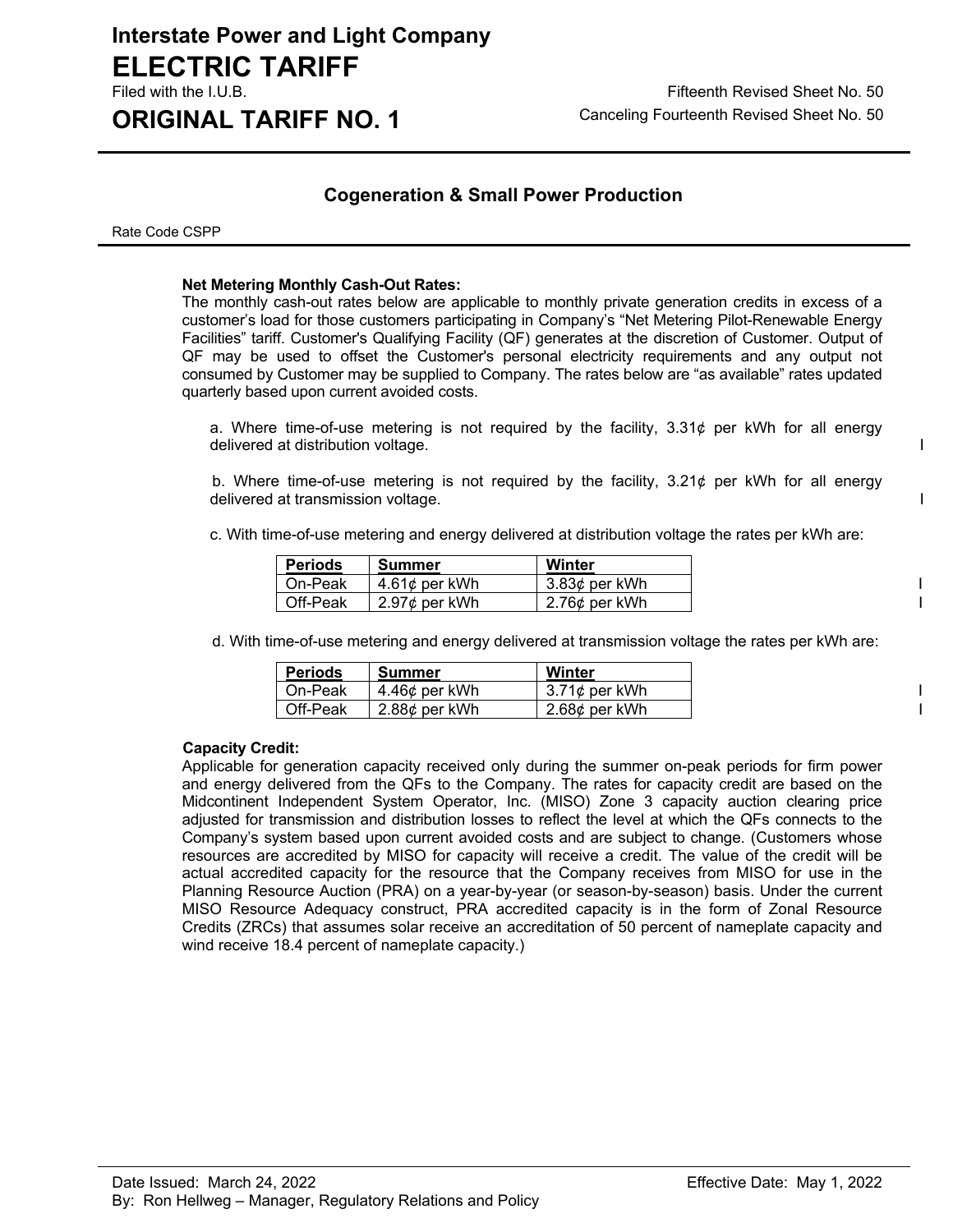# **Interstate Power and Light Company ELECTRIC TARIFF**

**ORIGINAL TARIFF NO. 1** Canceling Fifth Revised Sheet No. 51

### **Cogeneration & Small Power Production**

Rate Code CSPP

Capacity credit (in \$/kWh) is calculated as:

Annual capacity auction clearing price (\$/kW/Year) times PRA accreditation rate Summer on-peak hours (276 hours)

| <b>Resource Type</b>                                | <b>Summer On-peak Capacity Adder</b> |   |
|-----------------------------------------------------|--------------------------------------|---|
| On-Peak (kWh)Wind                                   | $0.0416\phi$ per kWh                 | R |
| On-Peak (kWh)Solar                                  | $0.1427\phi$ per kWh                 |   |
| <b>Capacity Component</b><br>(All kWh) Dispatchable | 0.6612 $\phi$ per kWh                |   |

#### **Monthly Energy Purchase Rates:**

Any Qualifying Facility (QF) up to and including 100 kW may negotiate a legally enforceable obligation for the sale of energy and capacity for a specified term at a rate based upon avoided costs, and, at the option of the facility, the avoided costs may be determined at the time of delivery or time the obligation is incurred. Avoided energy cost will be set equal to the hourly real-time Midcontinent Independent System Operator, Inc.(MISO), locational marginal price (LMP) for the ALTW.ALTW load zone adjusted for transmission and distribution losses to reflect the level at which the QF connects to the system. Distribution and transmission losses are described further in the terms and conditions section of this tariff. For QFs with a capacity over 100 kW, the Company will purchase energy and capacity at the MISO real-time LMP rates at the option of the QF or have the option to negotiate an individually determined sales rate based on the Company's avoided costs.

#### **Net Metering Pilot - Renewable Energy Facilities – Annual Cash-Out Rates:**

For energy delivered from the QF to the Company under the Net Metering Pilot Cash Out provisions in this rate schedule shall be a weighted average of the MISO real-time LMP associated with the typical solar or wind resource generation profiles. The avoided cost rate will be updated annually.

| <b>Resource Type</b> | <b>Transmission Voltage</b> | <b>Distribution Voltage</b> |
|----------------------|-----------------------------|-----------------------------|
| Solar                | 2.4435¢ per kWh             | $2.5190¢$ per kWh           |
| Wind                 | 2.1378 $\phi$ per kWh       | $2.2039¢$ per kWh           |

These annual cash out rates are based upon the following load resource profiles of kWh delivered to the Company by generation technology.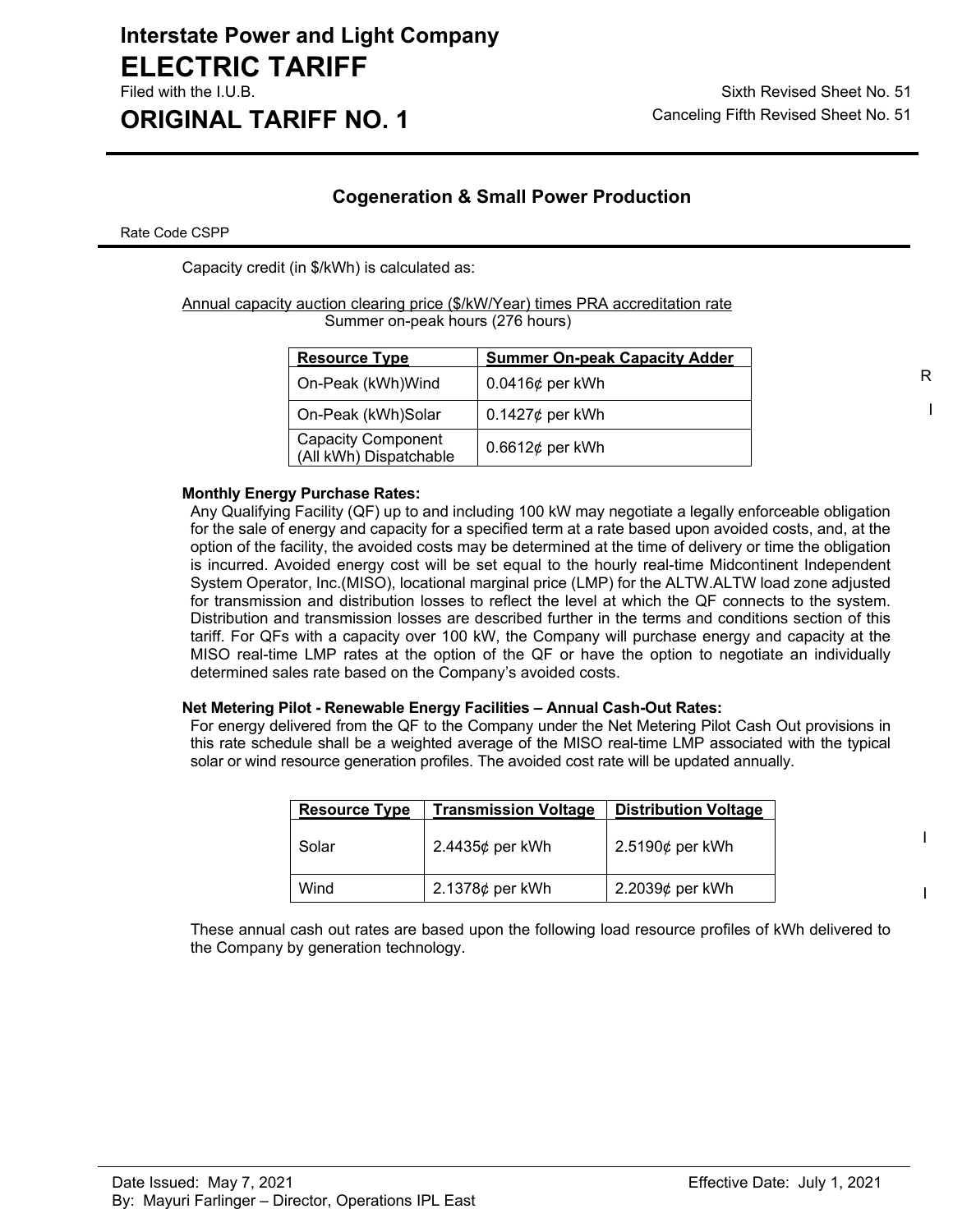## **Interstate Power and Light Company ELECTRIC TARIFF** Filed with the I.U.B. **Community** Contract the I.U.B. Community Contract Act of the U.S. of the U.S. 1.1

**ORIGINAL TARIFF NO. 1**

### **Cogeneration & Small Power Production**

Rate Code CSPP

#### **Solar Profile – Distribution of kWh Received by IPL Number 2012 1998 Number 2013**

|              |              |                |          |          |          | Month                                                 |                   |                          |          |          |                  |          |
|--------------|--------------|----------------|----------|----------|----------|-------------------------------------------------------|-------------------|--------------------------|----------|----------|------------------|----------|
| Hour         | $\mathbf{1}$ | $\overline{2}$ | 3        | 4        | 5        | 6                                                     | $\overline{7}$    | 8                        | 9        | 10       | 11               | 12       |
| $1:00:00$ AM | 0.000000     | 0.000000       | 0.000000 | 0.000000 | 0.000000 | 0.000000                                              | 0.000000          | 0.000000                 | 0.000000 | 0.000000 | 0.000000         | 0.000000 |
| 2:00:00 AM   | 0.000000     | 0.000000       | 0.000000 | 0.000000 | 0.000000 | 0.000000                                              | 0.000000          | 0.000000                 | 0.000000 | 0.000000 | 0.000000         | 0.000000 |
| $3:00:00$ AM | 0.000000     | 0.000000       | 0.000000 | 0.000000 | 0.000000 | 0.000000                                              | 0.000000          | 0.000000                 | 0.000000 | 0.000000 | 0.000000         | 0.000000 |
| 4:00:00 AM   | 0.000000     | 0.000000       | 0.000000 | 0.000000 | 0.000000 | 0.000000                                              | 0.000000          | 0.000000                 | 0.000000 | 0.000000 | 0.000000         | 0.000000 |
| 5:00:00 AM   | 0.000000     | 0.000000       | 0.000000 | 0.000000 | 0.000000 | 0.000000                                              | 0.000000          | 0.000000                 | 0.000000 | 0.000000 | 0.000000         | 0.000000 |
| $6:00:00$ AM | 0.000000     | 0.000000       | 0.000000 | 0.000000 | 0.000501 | 0.000800                                              | 0.000500          | 0.000082                 | 0.000000 | 0.000000 | 0.000000         | 0.000000 |
| 7:00:00 AM   | 0.000000     | 0.000000       | 0.000116 | 0.001613 | 0.001979 | 0.002216                                              | 0.001890          | 0.001149                 | 0.000810 | 0.000048 | 0.000000         | 0.000000 |
| 8:00:00 AM   | 0.000032     | 0.000704       | 0.003157 | 0.004675 | 0.004553 | 0.004917                                              | 0.004490          | 0.003633                 | 0.003847 | 0.003375 | 0.000536         | 0.000073 |
| 9:00:00 AM   | 0.003120     | 0.004001       | 0.006342 | 0.007162 | 0.007485 | 0.007458                                              | 0.007489          | 0.006735                 | 0.007020 | 0.006488 | 0.004177         | 0.003241 |
| 10:00:00 AM  | 0.005684     | 0.006714       | 0.009469 | 0.009957 | 0.009608 | 0.009984                                              | 0.010006          | 0.009850                 | 0.009823 | 0.008768 | 0.006225         | 0.005768 |
| 11:00:00 AM  | 0.006820     | 0.008668       | 0.011631 | 0.011103 | 0.011147 | 0.011886                                              |                   | 0.011993   0.011493      | 0.011592 | 0.010191 | 0.008082         | 0.007303 |
| 12:00:00 PM  | 0.007940     | 0.010127       | 0.012812 | 0.012610 | 0.011932 | 0.012944                                              | 0.013676 0.013103 |                          | 0.012896 | 0.011410 | 0.008662         | 0.008006 |
| 1:00:00 PM   | 0.008356     | 0.010749       | 0.012907 | 0.012956 | 0.012784 | 0.012958                                              | 0.013696 0.013344 |                          | 0.012938 | 0.011902 | 0.008707         | 0.007808 |
| 2:00:00 PM   | 0.007734     | 0.010291       | 0.012109 | 0.012084 | 0.011489 | 0.011583                                              | 0.013357          | 0.012153                 | 0.011732 | 0.010725 | 0.007734         | 0.007387 |
| $3:00:00$ PM | 0.007252     | 0.008636       | 0.010603 | 0.010790 | 0.010084 | 0.010010                                              | 0.011897          | 0.011002                 | 0.010652 | 0.008965 | 0.006199         | 0.006416 |
| $4:00:00$ PM | 0.005340     | 0.006244       | 0.007670 | 0.008126 | 0.007383 | 0.007413                                              | 0.009152          | 0.008813                 | 0.007759 | 0.006217 | 0.003730         | 0.003981 |
| 5:00:00 PM   | 0.001972     | 0.003379       | 0.004712 | 0.004944 | 0.004727 | 0.005281                                              | 0.006343          | 0.005234                 | 0.004158 | 0.002551 | 0.000587         | 0.000458 |
| 6:00:00 PM   | 0.000000     | 0.000335       | 0.001339 | 0.001922 | 0.002257 | 0.002592                                              | 0.003008          | 0.002295                 | 0.001035 | 0.000072 | 0.000000         | 0.000000 |
| 7:00:00 PM   | 0.000000     | 0.000000       | 0.000000 | 0.000128 | 0.000592 | 0.000761                                              | 0.000763          | 0.000413                 | 0.000006 | 0.000000 | 0.000000         | 0.000000 |
| $8:00:00$ PM | 0.000000     | 0.000000       | 0.000000 | 0.000000 | 0.000000 | 0.000021                                              | 0.000006          | 0.000000                 | 0.000000 | 0.000000 | 0.000000         | 0.000000 |
| 9:00:00 PM   | 0.000000     | 0.000000       | 0.000000 | 0.000000 | 0.000000 | 0.000000                                              | 0.000000          | 0.000000                 | 0.000000 | 0.000000 | 0.000000         | 0.000000 |
| 10:00:00 PM  | 0.000000     | 0.000000       | 0.000000 | 0.000000 | 0.000000 | 0.000000                                              | 0.000000          | 0.000000                 | 0.000000 | 0.000000 | 0.000000         | 0.000000 |
| 11:00:00 PM  | 0.000000     | 0.000000       | 0.000000 | 0.000000 | 0.000000 | 0.000000                                              | 0.000000          | 0.000000                 | 0.000000 | 0.000000 | 0.000000         | 0.000000 |
| 12:00:00 AM  | 0.000000     | 0.000000       | 0.000000 | 0.000000 |          | 0.000000 0.000000                                     |                   | $0.000000 \mid 0.000000$ | 0.000000 | 0.000000 | 0.000000         | 0.000000 |
|              |              |                |          |          |          |                                                       |                   |                          |          |          |                  |          |
| Monthly      | 0.054248     | 0.06985        |          |          |          | 0.092866 0.098069 0.096521 0.100824 0.108266 0.099299 |                   |                          | 0.094268 |          | 0.08071 0.054638 | 0.050441 |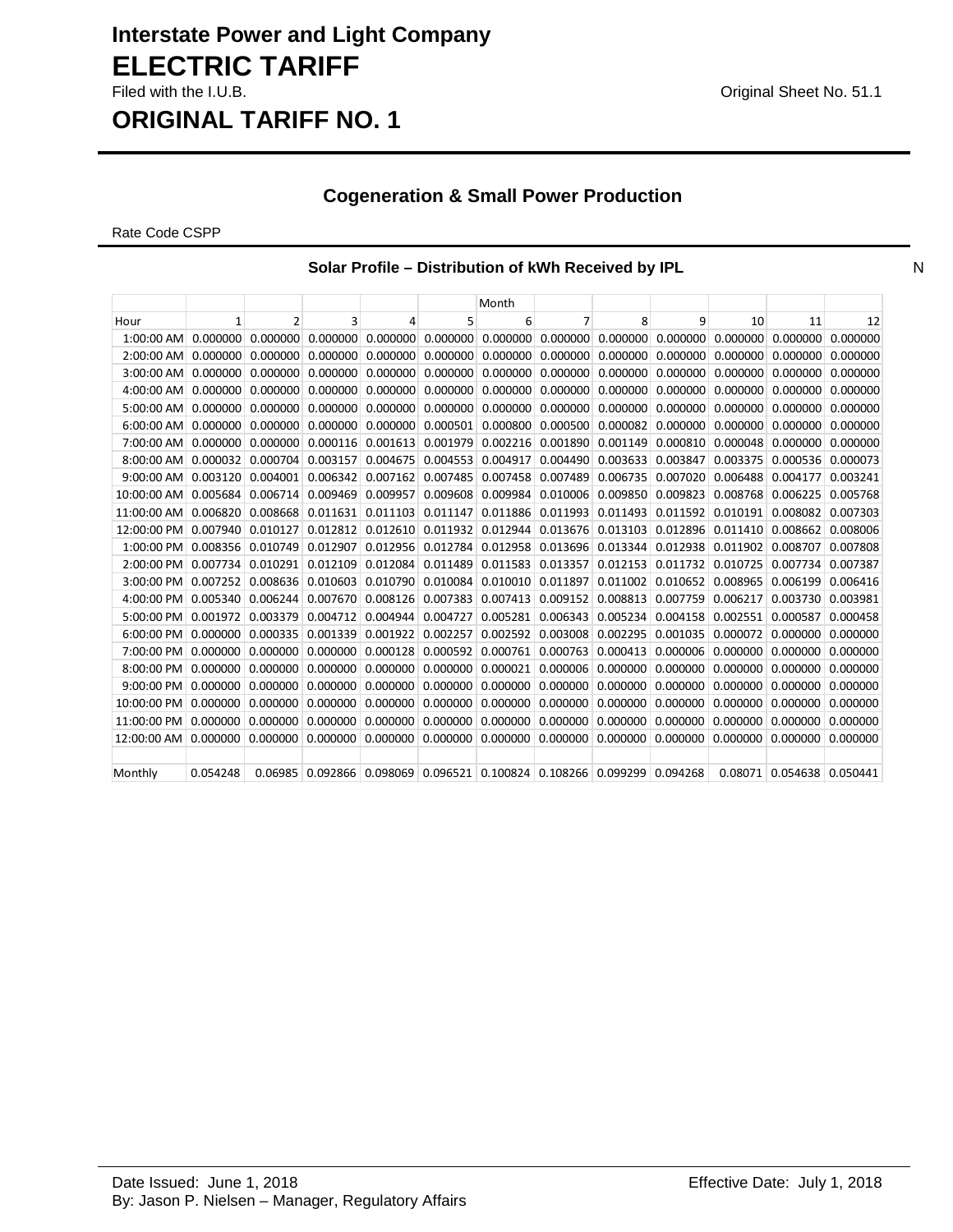### **Interstate Power and Light Company ELECTRIC TARIFF** Filed with the I.U.B. Original Sheet No. 51.2

### **ORIGINAL TARIFF NO. 1**

#### **Cogeneration & Small Power Production**

Rate Code CSPP

|                                                                            |          |                    |                                                                              |          | Month                                |                       |          |          |          |                                             |                   |                     |
|----------------------------------------------------------------------------|----------|--------------------|------------------------------------------------------------------------------|----------|--------------------------------------|-----------------------|----------|----------|----------|---------------------------------------------|-------------------|---------------------|
| Hour                                                                       | 1        | 2                  | 3                                                                            | 4        | 5                                    | 6                     | 7        | 8        | 9        | 10                                          | 11                | 12                  |
| 1:00:00 AM                                                                 | 0.003883 | 0.003883           | 0.0036                                                                       | 0.00285  | 0.003736                             | 0.003299              | 0.002322 | 0.002212 | 0.003482 | 0.005166                                    | 0.004399          | 0.004473            |
| $2:00:00$ AM                                                               | 0.003708 | 0.00387            | 0.003451                                                                     | 0.00292  | 0.003669                             | 0.003317              | 0.002233 | 0.002264 | 0.003428 | 0.005078                                    | 0.004219          | 0.004794            |
| $3:00:00$ AM                                                               | 0.003656 | 0.004045           | 0.003568                                                                     | 0.002952 | 0.003658                             | 0.003352              | 0.002225 | 0.002311 | 0.003344 | 0.004935                                    | 0.004165          | 0.004591            |
| 4:00:00 AM                                                                 | 0.003705 | 0.004024           | 0.003422                                                                     | 0.002914 | 0.003651                             | 0.003258              | 0.002179 | 0.002386 | 0.003185 | 0.004795                                    | 0.004193          | 0.004455            |
| 5:00:00 AM                                                                 | 0.003833 | 0.003886           | 0.003423                                                                     | 0.00275  | 0.003505                             | 0.003328              | 0.002135 | 0.002341 | 0.003074 | 0.004681                                    |                   | $0.004352$ 0.004318 |
| $6:00:00$ AM                                                               | 0.003862 | 0.003951           | 0.003461                                                                     | 0.002674 | 0.003509                             | 0.003354              | 0.001955 | 0.002226 | 0.003056 | 0.004559                                    | 0.004526          | 0.004372            |
| 7:00:00 AM                                                                 |          | 0.00391   0.003983 | 0.003576                                                                     | 0.002611 |                                      | 0.003234   0.003191   | 0.001785 | 0.002125 | 0.003158 | 0.004579                                    | 0.00471           | 0.004275            |
| $8:00:00$ AM                                                               | 0.003982 | 0.003909           | 0.003638                                                                     | 0.002544 |                                      | $0.003162$ 0.003121   | 0.001673 | 0.001994 | 0.002705 | 0.004542                                    | 0.00469           | 0.004206            |
| $9:00:00$ AM                                                               | 0.003989 | 0.003733           | 0.003507                                                                     | 0.00249  | 0.003213                             | 0.00338               | 0.00174  | 0.002057 | 0.002359 | 0.004276                                    | 0.004468          | 0.004031            |
| 10:00:00 AM                                                                | 0.00397  | 0.003329           | 0.003445                                                                     | 0.002563 | 0.003334                             | 0.003366              | 0.001813 | 0.002063 | 0.002452 | 0.004202                                    | 0.004078          | 0.003842            |
| 11:00:00 AM                                                                | 0.004233 | 0.003208           | 0.003424                                                                     | 0.0027   |                                      | $0.003312$ $0.003212$ | 0.001903 | 0.002127 | 0.00267  | 0.004185                                    | 0.004221          | 0.003861            |
| 12:00:00 PM                                                                | 0.0042   | 0.003193           | 0.003452                                                                     | 0.002753 | 0.003453                             | 0.003317              | 0.001939 | 0.002081 | 0.002847 | 0.004395                                    | 0.004282          | 0.003887            |
| $1:00:00$ PM                                                               | 0.004208 | 0.003207           | 0.003462                                                                     | 0.002753 | 0.003553                             | 0.003516              | 0.001971 | 0.002118 | 0.003053 | 0.004681                                    | 0.004447          | 0.004013            |
| $2:00:00$ PM                                                               | 0.004139 | 0.003232           | 0.003507                                                                     | 0.002739 | 0.003609                             | 0.003721              | 0.002019 | 0.002216 | 0.003108 | 0.004712                                    | 0.004636          | 0.004163            |
| $3:00:00$ PM                                                               | 0.004112 | 0.003274           | 0.003534                                                                     | 0.002769 | 0.003691                             | 0.003487              | 0.001996 | 0.002175 | 0.0032   | 0.004643                                    | 0.004671          | 0.004265            |
| $4:00:00$ PM                                                               | 0.004123 | 0.003335           | 0.003469                                                                     | 0.002797 | 0.00351                              | 0.00372               | 0.001976 | 0.002137 | 0.003368 | 0.004574                                    | 0.004708          | 0.004222            |
| $5:00:00$ PM                                                               | 0.004189 | 0.003231           | 0.003411                                                                     | 0.002732 | 0.003612                             | 0.00371               | 0.001962 | 0.002085 | 0.003313 | 0.004444                                    | 0.004694          | 0.004008            |
| $6:00:00$ PM                                                               | 0.004098 | 0.00313            | 0.0034                                                                       | 0.002664 | 0.003578                             | 0.003609              | 0.001959 | 0.002031 | 0.003128 | 0.00438                                     | 0.004666          | 0.004162            |
| 7:00:00 PM                                                                 | 0.004225 | 0.003173           | 0.003316                                                                     |          | $0.00266$ 0.003369 0.003592 0.001951 |                       |          | 0.002089 | 0.00329  | 0.004536                                    | 0.004971          | 0.004498            |
| $8:00:00$ PM                                                               | 0.004308 | 0.003315           | 0.003421                                                                     | 0.002611 | 0.003294                             | 0.003375              | 0.001981 | 0.002184 | 0.003516 | 0.004853                                    | 0.005024          | 0.004537            |
| $9:00:00$ PM                                                               | 0.004276 | 0.003477           | 0.003543                                                                     | 0.002597 | 0.003391                             | 0.003324              | 0.002058 | 0.002253 | 0.003579 | 0.005115                                    | 0.004936          | 0.004554            |
| 10:00:00 PM                                                                | 0.004186 | 0.003654           |                                                                              |          | 0.003536 0.002638 0.003511 0.003457  |                       | 0.002113 | 0.002287 | 0.003631 | 0.005214                                    | 0.004976          | 0.004798            |
| 11:00:00 PM                                                                | 0.004094 | 0.003792           | 0.003542                                                                     | 0.002738 | 0.003493                             | 0.003508              | 0.002154 | 0.002257 | 0.003545 | 0.005252                                    | 0.004898          | 0.004815            |
| 12:00:00 AM 0.004026 0.003936 0.003632 0.002786 0.003609 0.003364 0.002224 |          |                    |                                                                              |          |                                      |                       |          | 0.00217  | 0.003487 | 0.005247                                    | 0.004638 0.004655 |                     |
|                                                                            |          |                    |                                                                              |          |                                      |                       |          |          |          |                                             |                   |                     |
| Monthly                                                                    |          |                    | $0.096914$ $0.085768$ $0.083738$ $0.065205$ $0.083656$ $0.081878$ $0.048264$ |          |                                      |                       |          |          |          | 0.05219 0.075978 0.113045 0.109568 0.103796 |                   |                     |

#### **Terms and Conditions:** C

.

The use of this rider requires that special precautions be taken in the design of associated metering and control systems. The following terms and conditions describe these precautions and shall be followed on all Customer-owned distributed generation systems inclusive of QFs. C

- 1. The Customer will be compensated for all energy received from the distributed generation system as a bill credit unless the Customer requests cash payment. IPL will only issue a check for cash payment for balances of \$100 or more. The schedule for these payments is subject to annual review. C C
- 2. The Customer shall pay for any increased capacity of the distribution equipment serving them and made necessary by the installation of its distributed generation system.
- 3. The Customer's 60 hertz generator output must be at the voltage and phase relationship of the existing service or of one mutually agreeable to the Company and the Customer.
- 4. The Customer will provide equipment to maintain a 100 percent power factor  $(+)$  or  $-$  5 percent) during periods of the distributed generation system operation. C